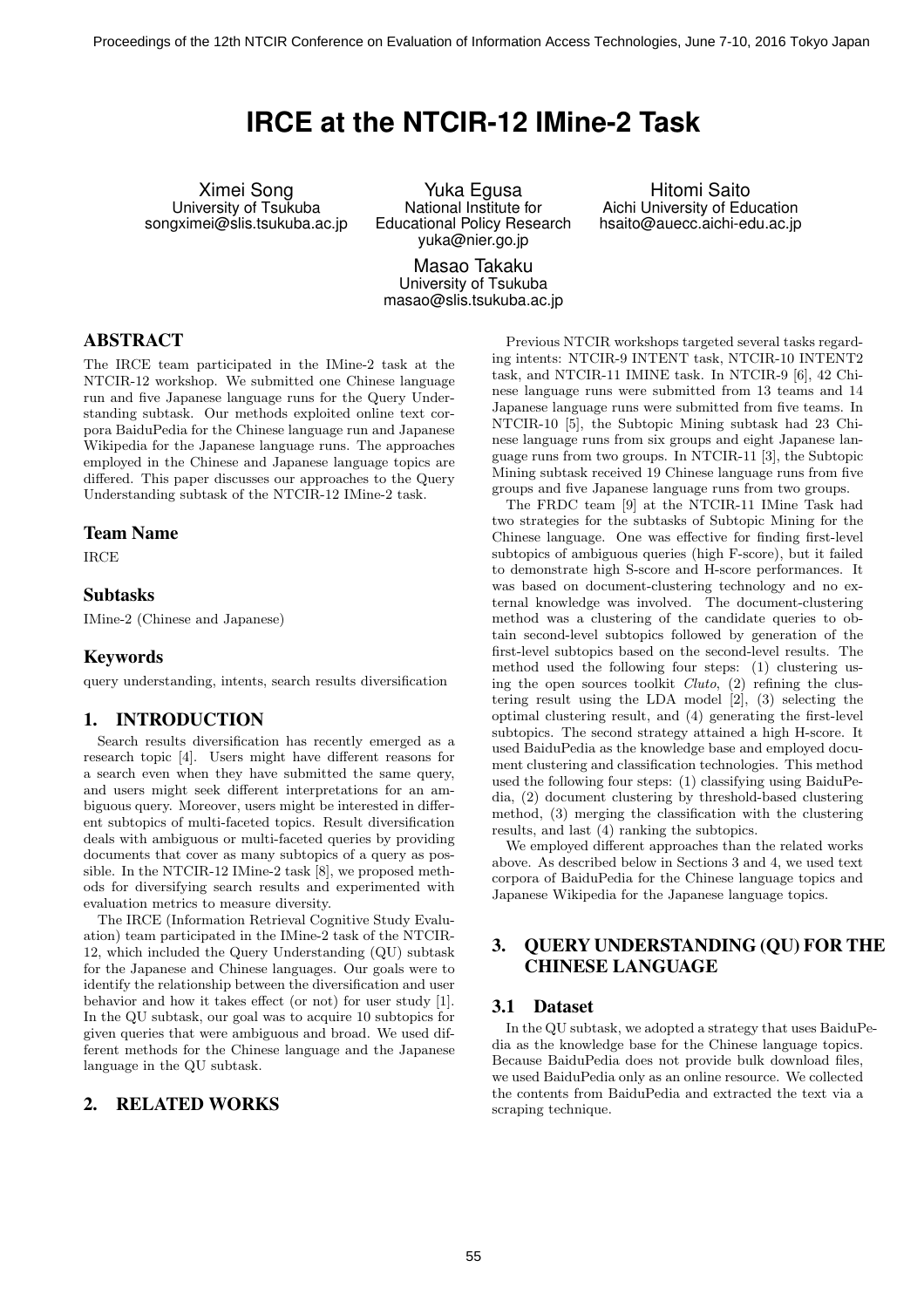

**Figure 1: Subtopic extraction process for the Chinese language topics**

#### 3.2 Methods

Our method exploits BaiduPedia as the knowledge base. Figure 1 shows the overall process used for the Chinese language topics. The method initially retrieves the top 10 articles from the BaiduPedia search results in response to a query. First, the top 10 articles of the BaiduPedia search results were combined and treated as a single document. Word segmentation was performed using the *jieba* tool<sup>1</sup>. After stopwords were excluded, we selected 30 nouns with high frequencies in a document as the subtopic candidates.

Second, for each subtopic candidate, the top 10 articles in the BaiduPedia search results were again obtained and combined to create a single document. After word segmentation, we converted that document into a word vector representation. This word vector representation comprised 30 nouns with high frequencies in a document, which was treated as a surrogate of a subtopic candidate. Using the TF-IDF method, a surrogate's score could be calculated.

Third, the cosine similarities [7] of the surrogates of a subtopic candidate were calculated. The average cosine similarity of a subtopic candidate was treated as the score of the subtopic candidate. The subtopic candidate with the highest score is the one that was the most similar to the other subtopic candidates. To diversify the results, we assumed that lower scores were better final results. Therefore, we applied the mathematical formula of one minus the average similarity as the final score. Last, we chose the top 10 words from the subtopic candidates using the descending order of the final scores as the final results.

# 4. QUERY UNDERSTANDING (QU) FOR THE JAPANESE LANGUAGE

#### 4.1 Datasets

For the Japanese language runs, we used the dataset of

the Japanese Wikipedia data dump files<sup>2</sup> as of December 17, 2013.

The dataset was indexed to be searchable for article title, fulltext, article titles that redirected to the article, and category titles that attached to the article.

The retrieval system was implemented using the Apache Solr engine and MySQL server<sup>3</sup>.

# 4.2 Methods

Figure 2 shows the overall process that used for the Japanese language runs. First, we generated a ranked list of articles with weights on a given topic query. In this search process, the query was executed to the indices of the fields of the article title, fulltext, article titles that redirected to the article, and the category titles that attached to the article. The cosine similarities between a query and each field of an article were computed as field scores. Then, a score for an article was computed with the weighted totals of the similarity scores as follows:

$$
Score_{article} = S_{title} \times W_{title} + S_{redirect} \times W_{redirect}
$$

$$
+ S_{category} \times W_{category} + S_{text} \times W_{text}
$$

where *Sfield* is a similarity score of a field, and *Wfield* is a weighting value of a field. We used weights  $W_{title} = 10$ ,  $W_{redirect} = 10$ ,  $W_{category} = 10$ , and  $W_{text} = 1$  in the submitted runs. The top 100 articles of a given query were retrieved. We assumed that the categories attached to the articles were subtopic candidates for the given query.

Second, we converted the *Scorearticle* of each article into the

*Scorecategory* of a subtopic candidate. When multiple categories were assigned to an article, the original score was divided by the number of categories. *Scorecategory* values were accumulated and reordered for each category in descending

<sup>1</sup>https://github.com/fxsjy/jieba

 $\begin{array}{ll} \rm ^2http://dumps.wikipedia.org/jawiki/\\ \rm ^3The & implementation & is \end{array}$ implementation is available at https://github.com/cres-project/irce-wikipedia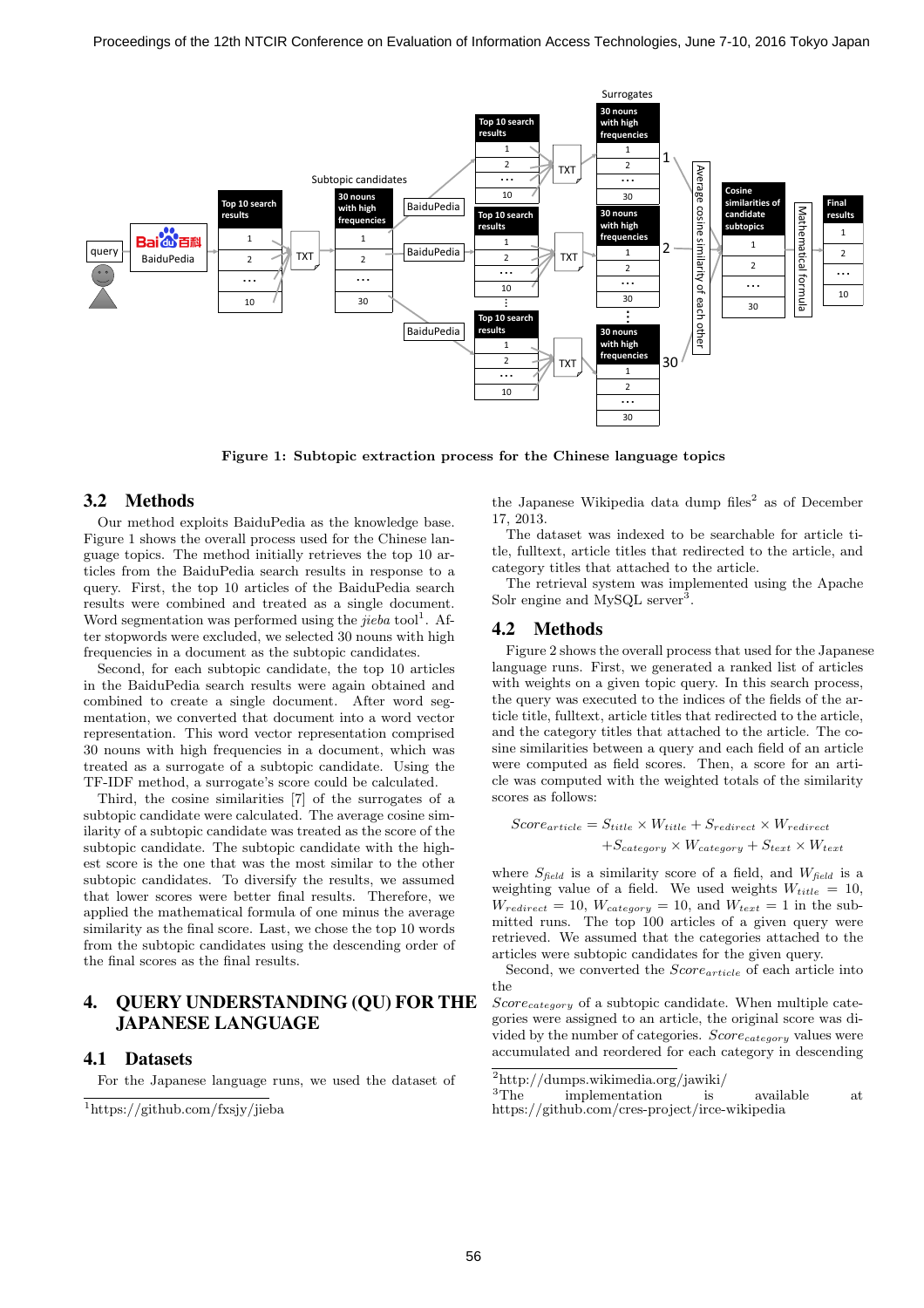

**Figure 2: Subtopic extraction process for the Japanese language topics**

order. We used the ranked list of categories (subtopic candidates) as baseline for the search results of an original given query.

Third, to diversify the results, we built a surrogate for each subtopic candidate. We used the following nine toplevel categories in Japanese Wikipedia to build a surrogate:

|  | (Academia) |
|--|------------|
|--|------------|

- 2. (Technology)
- 3. (Nature)
- 4. (Society)
- 5. (Geography)
- $6.$  (Humans)
- 7. (Culture)
- 8. (History)
- 9. (Generals)

Each category was converted into a weighted vector representation using the distance between the category and the top-level categories. In this process, we propagated a score value *Scorecategory* to weight each surrogate using a hierarchical distance from the original category to a top-level category. We assumed that this vector representation was a surrogate of the category. The cosine similarity of a given pair of surrogates could be calculated.

Last, we extracted the final ranked lists. We used several strategies to generate the final ranked lists as follows.

#### *Baseline.*

The final ranked list was generated only using *Scorecategory*. The baseline run was submitted as IRCE-QU-J-5S.

#### *Diversity.*

The final ranking was selected using *Scorecategory* and the cosine similarity through their linear combinations as follows.

$$
Rank_1 = \max\{Score_{category}\}
$$

$$
Score(surrogate) = \max\{Similarity(surrogate, x),
$$
  

$$
x = Rank_1, \cdots, Rank_i\}
$$

 $Score_{final} = \alpha \times Score(surrence) + (1 - \alpha) \times Score_{category}$ 

where *Rank<sup>i</sup>* is a ranked subtopic, and *Similarity*(*surrogate, x*) is a cosine similarity between one surrogate and another surrogate *x*. *Score*<sub>*final*</sub> was calculated individually, and the subtopic candidates with the highest scores were chosen for the final ranked list. The parameter  $\alpha$  represents the blending ratio of relevance (baseline) and diversification. This process continued until it reached ten subtopics.

The submitted runs IRCE-QU-J-1S, IRCE-QU-J-2S and IRCE-QU-J-3S were generated with the parameters  $\alpha = 0.8$ , 0.2, and 0.5, respectively.

Another variation of *Score*(*surrogate*) was used as follows.

$$
Score'(surrogate) = \sum_{x = Rank_1}^{i} Similarity(surrogate, x)
$$

The submitted run IRCE-QU-J-4S was generated using this formula with the parameter  $\alpha = 0.5$ .

# 5. RESULTS AND DISCUSSION

Our team submitted one Chinese language run and five Japanese language runs.

#### 5.1 Chinese language run

Table 1 shows the evaluation results of the Chinese language run.

#### **Table 1: Evaluation results of the Chinese language run**

| .<br>Run ID. |        |        | $I-rec@10$ $D-nDCG@10$ $D#-nDCG@10$ |
|--------------|--------|--------|-------------------------------------|
| IRCE-QU-C-1S | 0.4827 | 0.4290 | 0.4558                              |

There are four topic types of IMine-2 topics: ambiguous, faceted, task-oriented, and vertical-oriented. The evaluations results of our run per topic type are shown in Table 2, which indicates that there were no significant differences among topic types.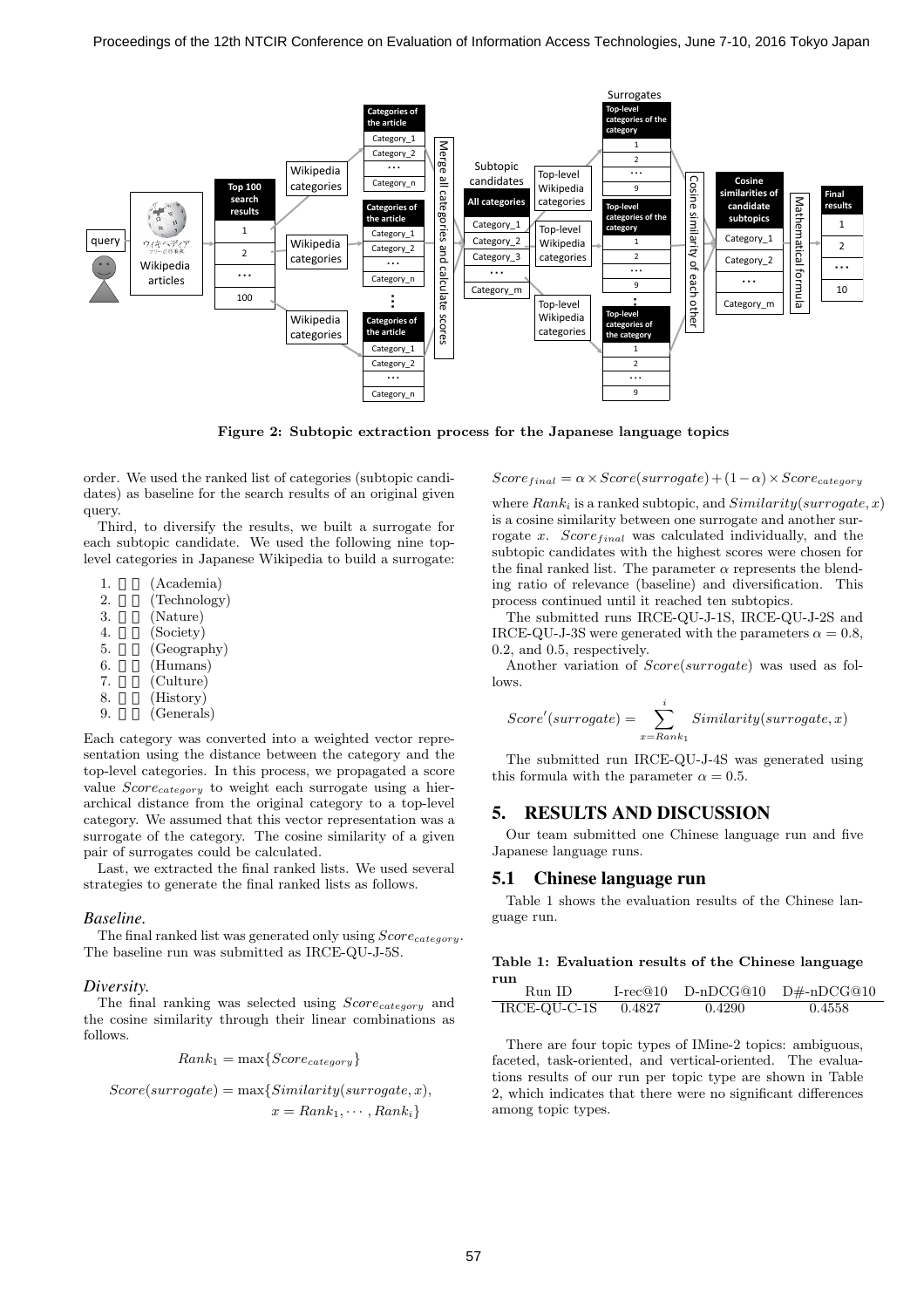**Table 2: Evaluation results of the Chinese language run per topic type**

| Topic types | $I-rec@10$ | $D-nDCG@10$ | $D#-nDCG@10$ |
|-------------|------------|-------------|--------------|
| Ambiguous   | 0.4827     | 0.4085      | 0.4456       |
| Faceted     | 0.4650     | 0.4249      | 0.4450       |
| Task-       | 0.4713     | 0.4103      | 0.4408       |
| oriented    |            |             |              |
| Vertical-   | 0.4959     | 0.4437      | 0.4698       |
| oriented    |            |             |              |

We selected the following four topics to conduct failure analysis of the Chinese language run: " $\ldots$  " (IMINE2-C-006), " <br>(IMINE2-C-023), and "  $\overline{O(10000)}$  " (IMINE:  $"$  (IMINE2-C-066). The evaluation results of our run of these topics had the lowest values. In particular, the results of our run on the topics "

" (IMINE2-C-006) and " $\qquad$ " (IMINE2-C-074) were evaluated as  $0.0$  in D#-nDCG metrics.

Although the judged subtopics of the topic IMINE2-C-006 " " were songs, network novels, published books, songs' information, the Bible, and movies, the majority of the subtopics results from our run was dominated by a particular person's name. Just three subtopic candidates of the original 30 candidates from BaiduPedia covered a subtopic of

(songs), another subtopic candidate covered a subtopic of (songs' information), and the others were not covered. Because these four subtopic candidates were similar to each other, they were ranked lower in the final results.

In the case of topic IMINE2-C-074 " $\blacksquare$ ", the judged subtopics were downloads, Chinese storytelling, videos, listening to recordings online, adapted dramas, and resources. Just one subtopic candidate of the original 30 candidates from BaiduPedia covered a subtopic of (Chinese storytelling).

In the case of topic IMINE2-C-023 " $\qquad$ ", the judged subtopics were regions, methods, romances, lovers, decorations, event marketing, and gifts. The subtopic candidates for the topic from our run did not cover these subtopics at all.

In the case of topic IMINE2-C-066 "  $\hspace{1cm}$  ", the judged subtopics were downloads, watching videos online, video tapes, and related information. The subtopic candidates for the topic from our run covered only the subtopic of

(watching videos online).

In sum, these results indicate that obtaining candidates only from BaiduPedia seems to be insufficient. Future work should focus on approaches that add other resources, such as query suggestions.

#### 5.2 Japanese language runs

Table 3 shows the evaluation results of the Japanese language runs.

As described in Section 4, we employed slightly different strategies and parameters to our Japanese runs. There seems to be no significant differences among them in terms of evaluation metrics. More diverse resources might be needed to achieve better results.

There are four topic types in the IMine-2 topics: ambiguous, faceted, task-oriented, and vertical-oriented. The evaluation results of our runs per topic type are shown in Tables 4, 5 and 6.

#### **Table 3: Evaluation results of the Japanese language**

| runs         |            |             |              |
|--------------|------------|-------------|--------------|
| Run ID       | $I-rec@10$ | $D-nDCG@10$ | $D#-nDCG@10$ |
| IRCE-QU-J-1S | 0.4102     | 0.2706      | 0.3404       |
| IRCE-QU-J-2S | 0.4043     | 0.3167      | 0.3605       |
| IRCE-QU-J-3S | 0.3900     | 0.3300      | 0.3600       |
| IRCE-QU-J-4S | 0.4169     | 0.3100      | 0.3634       |
| IRCE-QU-J-5S | 0.3903     | 0.3387      | 0.3644       |
|              |            |             |              |

|  | Table 4: Evaluation results of I-rec@10 of the |  |  |  |
|--|------------------------------------------------|--|--|--|
|  | Japanese language runs per topic type          |  |  |  |

|              |           |         | Task-    | Vertical- |
|--------------|-----------|---------|----------|-----------|
| Run ID       | Ambiguous | Faceted | oriented | oriented  |
| IRCE-QU-J-1S | 0.4859    | 0.4404  | 0.2674   | 0.4471    |
| IRCE-QU-J-2S | 0.4822    | 0.4558  | 0.2674   | 0.4118    |
| IRCE-QU-J-3S | 0.5042    | 0.3964  | 0.2463   | 0.4131    |
| IRCE-QU-J-4S | 0.5150    | 0.4270  | 0.2754   | 0.4502    |
| IRCE-QU-J-5S | 0.4942    | 0.4084  | 0.2517   | 0.4068    |

**Table 5: Evaluation results of D-nDCG@10 of the Japanese language runs per topic type**

|              |           |         | Task-    | Vertical- |
|--------------|-----------|---------|----------|-----------|
|              | Ambiguous | Faceted | oriented | oriented  |
| IRCE-QU-J-1S | 0.3693    | 0.2913  | 0.1781   | 0.2437    |
| IRCE-QU-J-2S | 0.4382    | 0.3625  | 0.2055   | 0.2606    |
| IRCE-QU-J-3S | 0.4808    | 0.3697  | 0.1907   | 0.2790    |
| IRCE-QU-J-4S | 0.4368    | 0.3499  | 0.1963   | 0.2568    |
| IRCE-QU-J-5S | 0.4922    | 0.3828  | 0.1983   | 0.2815    |

**Table 6: Evaluation results of D#-nDCG@10 of the Japanese language runs per topic type**

|              |           |         | Task-    | Vertical- |
|--------------|-----------|---------|----------|-----------|
| Run ID       | Ambiguous | Faceted | oriented | oriented  |
| IRCE-QU-J-1S | 0.4233    | 0.3722  | 0.2376   | 0.3388    |
| IRCE-QU-J-2S | 0.4572    | 0.4178  | 0.2491   | 0.3362    |
| IRCE-QU-J-3S | 0.4894    | 0.3977  | 0.2265   | 0.3397    |
| IRCE-QU-J-4S | 0.4736    | 0.3954  | 0.2502   | 0.3535    |
| IRCE-QU-J-5S | 0.4901    | 0.4090  | 0.2343   | 0.3305    |

Tables 4, 5, and 6 indicate that our runs performed relatively better for ambiguous, faceted, and vertical-oriented topics than for task-oriented topics, suggesting that the method has some disadvantages concerning task-oriented topics.

#### 6. CONCLUSIONS

This paper reports and discusses our methodologies and results in the Query Understanding (QU) subtask of the IMine-2 task in the NTCIR-12 workshop. Our best runs for the Chinese and Japanese language topics were evaluated in D#-nDCG as 0.4558 and 0.3644, respectively. These evaluation results suggest that our methodology has room for improvement regarding some topics. Our method uses simple text features from text corpora in Chinese and Japanese language encyclopedic articles. Utilizing other features, such as query suggestions and query logs, remains for future work. Our team aims to develop a research platform for usercentered evaluations [1]. The results discussed herein facilitate building it using system-oriented evaluations.